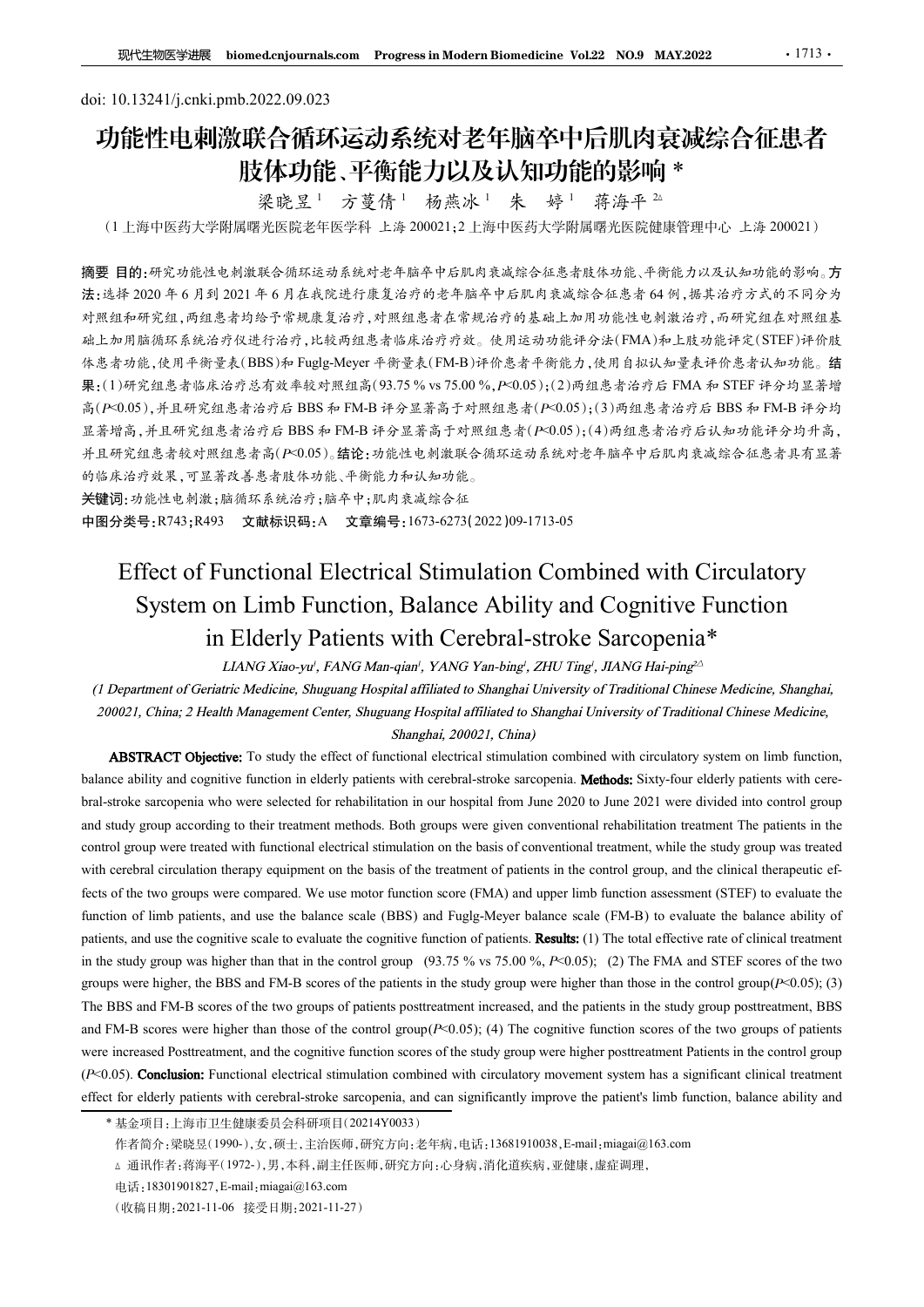• 1714 • 现代生物医学进展 biomed.cnjournals.com Progress in Modern Biomedicine Vo<br>cognitive function.<br>Key words: Functional electrical stimulation; Cerebral circulation therapy; Cerebral Stroke; Sarce<br>Chinese Library Classificati 现代生物医学进展 biomed.cnjournals.com Progress in Modern Biomedicine Vol.22 NO.9 MAY.2022<br>n.<br>Functional electrical stimulation; Cerebral circulation therapy; Cerebral Stroke; Sarcopenia<br>**rary Classification(CLC): R743; R493 Docu** 

# 前言

脑卒中也称脑中风,分为缺血性卒中和出血性卒中,缺血 脑卒中是中国居民第一死亡原因,高血压是导致脑卒中的最常 见病因,而据《中国心血管健康与疾病报告 2020》统计数据显 机力未恢复。总有效率 = [(痊愈 + 有效)/ 总人数]× 100 %。 示:目前中国大约存在 2.45 亿成年高血压患者,这就造成我国 1.3.2 肢体功能、平衡能力和认知功能 脑卒中的发病人数 / 率呈现居高不下的现象<sup>[3]</sup>。肌肉衰减综合 4周后,通过运动功能评分法(Function motor assessment, FMA) 征也称为 " 少肌症 "" 肌肉流失 " 及 " 老年性肌肉萎缩 " 等,是 一种以骨骼肌质量、力量及功能下降为主要特征的综合性退行 性病症,该疾病发生率随着年龄增加,但是常被忽视,在 60 岁 表 (Berg balance scale, BBS) 和 Fuglg-Meyer 平 衡 量 表 114 · 一觀快性物源等過<sup>。</sup><br> **Key words:** Functional electrical stimulation; Cerebral circulation therapy; Cerebral Stroke; Sarcopenia<br> **Key words:** Functional electrical stimulation; Cerebral circulation therapy; Cerebral Stroke; 情况时,胰岛素抵抗就会相应产生,进而二型糖尿病风险显著 提高,而糖尿病一旦发生,那么一系列心脑血管疾病的发病风 险便会大幅度增高,这就是脑卒中患者多以老年患者为主的主 要原因之一[7,8]。此外,由于脑卒中患者的基础能量消耗高于正 **Article DD: 1673-6273(2022)09-1713-05**<br>
1.3. 现察指标<br>
前言<br>
1.3. 服床疗效 11:3. 脂族疗效 11:3. 脂族疗效 11:3<br>
前言<br>
2. 脂族疗效、促脂酸性系和肺栓塞, 古华中的 85%<sup>19</sup>。 体复愈正常整计系变,临床<br>
性学中又稀疏梗托、包括脑血栓及和肺栓塞, 中国各变量, 脂体症状, 血体症 11:4<br><br>
性学中不中国居民第一死亡原因,高血压是导致脑卒中 入不足等原因,也会促成卒中患者的肌肉进行性衰减[9-11]。因 此,老年脑卒中肌肉衰减患者在进行康复治疗的同时,也要主 要预防和治疗肌肉衰减。本研究拟通过对比研究方式,就研究 功能性电刺激联合循环运动系统对老年脑卒中后肌肉衰减综 合征患者的临床治疗疗效、肢体功能、平衡能力以及认知功能 的影响进行探讨,以期为改善老年脑卒中后肌肉衰减综合征患 者预后提供临床参考。

# 1 资料与方法

# 1.1 一般资料

老年脑卒中后肌肉衰减综合征患者 64 例,据其治疗方式的不 同分为对照组和研究组,每组 32 人。

纳入标准:(1)年龄大于 60 周岁;(2)意识清醒,智力正常 能独立完整各类量表评分;(3)确诊脑卒中后肌肉衰减综合征。

排除标准:(1)合并严重肝肾功能障碍;(2)肢体残疾;(3) 精神障碍、老年痴呆或其他影响医学主观评分的疾病;(4)治疗 依从性较差,无法完成治疗。

### 1.2 干预方法

对照组患者接受常规干预治疗以及运动康复治疗,具体为患 者进行运动锻炼和运动康复治疗,共进行为期 4 周的康复治疗。

研究组患者在接受对照组患者治疗的基础上,加用功能性 电刺激联合脑循环系统治疗仪进行治疗。功能性电刺激治疗: 患者接受功能性电刺激康复治疗系统(RT300,北京鸿康嘉业 公司)治疗,每天训练一次,每次时间为 30 分钟,每周训练治疗 5 次,共训练治疗 4 周。脑循环系统治疗仪治疗:患者接受脑循 环系统治疗仪(JD2008,上海晋电成套设备有限公司)治疗,每 天一次,每次 30 分钟,连续治疗 4 周。

#### 1.3 观察指标

1714 • 现代生物医学进展 biomed.enjournals.com Progress in Modern Biomedicine Vol.22 NO.9 MAY2022<br>
Cognitive function.<br> **Key words:** Functional electrical stimulation; Crebral circulation therapy; Cerebral Stroke; Sarcopenia<br>
Chi 。 恢复到正常登记;有效:临床症状改善,日常运动语言功能改 1.3.1 临床疗效 治疗 4 周后,对患者临床治疗疗效进行评 价。痊愈:临床症状全部消失,日常运动言语等恢复正常,肌力 善,肌力等级增加;无效:临床症状和日常语言等功能未改善, ss in Modern Biomedicine Vol.22 NO.9 MAY.2022<br>therapy; Cerebral Stroke; Sarcopenia<br>de: A<br>1.3.1 临床疗效 治疗 4 周后,对患者临床治疗疗效进行评<br>价。痊愈:临床症状全部消失,日常运动言语等恢复正常,肌力<br>恢复到正常登记; 有效:临床症状改善,日常运动语言功能改<br>善,肌力等级增加;无效: 临床症状和日常语言等功能未改善,<br>肌力未恢复。总有效率 ss in Modern Biomedicine Vol.22 NO.9 MAY.2022<br>therapy; Cerebral Stroke; Sarcopenia<br>de: A<br>1.3.1 临床疗效 治疗 4 周后, 对患者临床治疗疗效进行评<br>价。痊愈,临床症状全部消失,日常运动言语等恢复正常,肌力<br>恢复到正常登记;有效:临床症状改善,日常运动语言功能改善,<br>再为等级增加;无效:临床症状改善,日常运动语言功能改善,<br>肌力等级增加;无效:临 ss in Modern Biomedicine Vol.22 NO.9 MAY.2022<br>therapy; Cerebral Stroke; Sarcopenia<br>de: A<br>de: A<br>1.3 观察指标<br>if the organity and Function, Hand Function, Hand Function, <br> $\hat{m} \in \mathbb{R}$ <br> $\hat{m} \in \mathbb{R}$ <br> $\hat{m} \in \mathbb{R}$ <br> $\hat{m} \in$ STEF)量表对两组患者肢体功能进行评估,通过 Berg 平衡量 ess in Modern Biomedicine Vol.22 NO.9 MAY.2022<br>therapy; Cerebral Stroke; Sarcopenia<br>de: A<br>1.3.1 临床疗效 治疗 4 周后, 对患者临床治疗疗效进行评<br>1.3.1 临床疗效 治疗 4 周后, 对患者临床治疗疗效进行, 肌力<br>恢复到正常登记; 有效:临床症状或者, 目常运动语常, 肌力<br>恢复到正常登记; 有效:临床症状和目常语言等功能表<br>, 肌 ress in Modern Biomedicine Vol.22 NO.9 MAY.2022<br>
de: A<br>
1.3 观察指标<br>
1.3.1 临床疗效 治疗4 周后, 对患者临床治疗疗效进行评<br>
1.3.1 临床疗效 治疗4 周后, 对患者临床治疗疗效进行评<br>
1.3.1 临床症状全部消失, 日常运动言语等恢复正常, 肌力<br>
恢复前床症状全部消失, 日常运动语音功能改善,<br>
再见力等發增加;及; 临床症状和日常再等功能表<br>
推力未恢复。 拟认知量表评估患者认知功能。

## 1.4 统计学方法

通过 SPSS22.0 进行分析,计量资料以(均值± 标准差)形 式表现,t 检验比较两组计量资料差异;计数资料以百分比形式 表现,卡方检验比较两组计数资料差异。P<0.05 表示差异显著 具有统计学意义。

### 2 结果

#### 2.1 一般临床资料比较

本研究共纳入 64 例老年脑卒中后肌肉衰减综合征,根据 治疗方式不同分为对照组和研究组,每组患者 32 例,将两组患 者年龄、性别以及教育程度等一般资料进行比较,结果显示:两 组患者在性别、年龄以及受教育程度上具有可比性(P>0.05)。 如表 1 所示。 7)量表对两组患者肢体功能进行评估,通过 Berg 平衡量 表<br>(Berg balance scale, BBS) 和 Fuglg-Meyer 平 衡 量 表<br>[Bry Meyr balance scale, FM-B)评价患者平衡能力,通过自<br>54.54%,对解出患者认知功能。<br>知道 10.75.822.0 进行分析,计量资料以(均值± 标准差)形<br>统计学方法<br>统计学方法<br>现、检验比较两组计量资料差异。P<0.05 表示差异显著<br>机构变

#### 2.2 临床疗效比较

- 3. 2020年6月到 2021年6月在我院进行康复治疗的 研究组患者临床治疗总有效率为 93.75%,对照组为 75.00%,<br>选择 2020年6月到 2021年6月在我院进行康复治疗的 与对照组相比,观察组较高(P<0.05)。如表 2 所示。

## 2.3 肢体功能比较

分别在治疗前和治疗后通过 FMA 和 STEF 量表对两组患 者肢体功能进行评估,结果显示:两组患者在治疗前 FMA 和 STEF 均无显著差异(P>0.05);治疗后,两组患者 FMA 和 STEF 评分均显著增高,并且研究组患者较对照组患者高(P<0.05)。 如表 3 所示。

### 2.4 平衡能力比较

分别在治疗前和治疗后通过 BBS 和 FM-B 量表对两组患 者平衡能力进行评估,结果显示:两组患者在治疗前 BBS 和 FM-B 均无显著差异(P>0.05);治疗后,两组患者 BBS 和 FM-B 评分均显著增高,并且研究组患者较对照组患者高(P<0.05)。 如表 4 所示。

## 2.5 认知功能比较

分别在治疗前和治疗后通过自拟认知量表对两组患者平 衡能力进行评估,结果显示:两组患者在治疗前认知功能评分 均无显著差异(P>0.05);治疗后,两组患者认知功能评分均升 高,且研究组患者较对照组患者高(P<0.05)。如表 5 所示。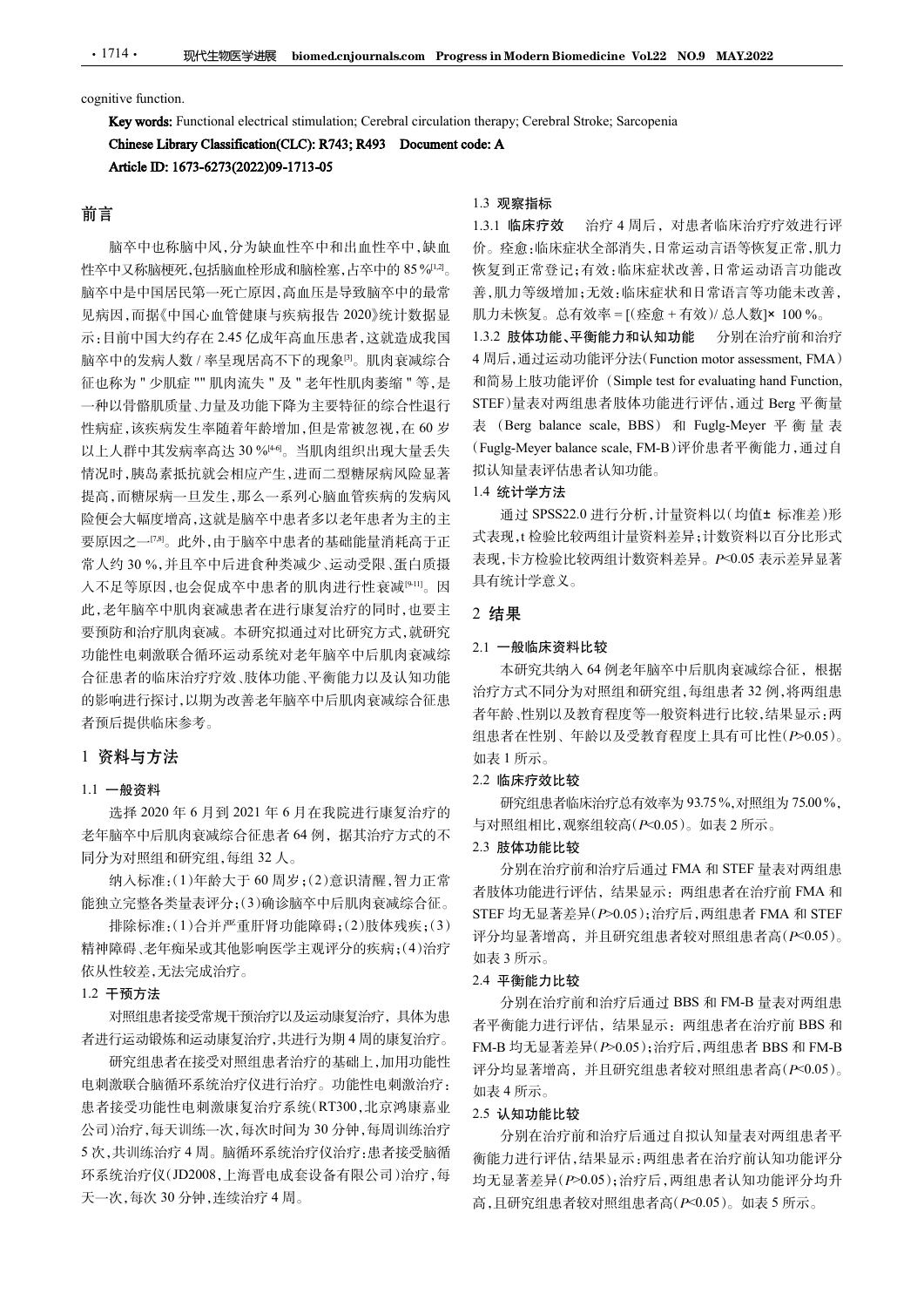| 现代生物医学进展                                    |                    |                       |                                                                           |                  |                                 |  |
|---------------------------------------------|--------------------|-----------------------|---------------------------------------------------------------------------|------------------|---------------------------------|--|
|                                             |                    |                       |                                                                           |                  |                                 |  |
|                                             |                    |                       |                                                                           |                  |                                 |  |
|                                             |                    |                       |                                                                           |                  |                                 |  |
|                                             |                    |                       |                                                                           |                  |                                 |  |
|                                             |                    |                       |                                                                           |                  |                                 |  |
|                                             |                    |                       |                                                                           |                  |                                 |  |
|                                             |                    |                       |                                                                           |                  |                                 |  |
|                                             |                    |                       | biomed.cnjournals.com Progress in Modern Biomedicine Vol.22 NO.9 MAY.2022 |                  | $\cdot$ 1715 $\cdot$            |  |
|                                             |                    |                       |                                                                           |                  |                                 |  |
|                                             |                    |                       | 表 1 临床资料对比                                                                |                  |                                 |  |
|                                             | Indexs             |                       | Table 1 Comparison of general clinical data<br>Control group(n=32)        |                  | Research group(n=32)            |  |
|                                             |                    |                       | 18(50.00)                                                                 |                  | 16(50.00)                       |  |
| Sex                                         | Male<br>Female     |                       | 14(50.00)                                                                 | 16(50.00)        |                                 |  |
|                                             | Age (years)        |                       | $67.23 \pm 3.25$                                                          |                  | $67.91 \pm 3.87$                |  |
|                                             |                    | Illiteracy            | 5(15.63)                                                                  |                  | 4(12.50)                        |  |
|                                             |                    | Primary school        | 9(28.13)                                                                  | 10(31.25)        |                                 |  |
| Education level                             | Junior high school |                       | 12(37.50)                                                                 |                  | 13(40.63)                       |  |
|                                             |                    | High school and above | 6(18.64)                                                                  |                  | 5(15.64)                        |  |
|                                             |                    |                       |                                                                           |                  |                                 |  |
|                                             |                    |                       | 表 2 临床疗效比较<br>Table 2 Comparison of clinical efficacy                     |                  |                                 |  |
| Groups                                      | $\mathbf n$        | Get well              | Efficient                                                                 | Invalid          | Total effective rate            |  |
| Control group                               | 32                 | 10(31.25)             | 14 (43.75)                                                                | 8(25.00)         | 24 (75.00)                      |  |
| Research group                              | $32\,$             | 17(53.13)             | 13(40.62)                                                                 | 2(6.67)          | $30(93.75)^{*}$                 |  |
| Note: Compared with control group, #P<0.05. |                    |                       |                                                                           |                  |                                 |  |
|                                             |                    |                       | 表 3 FMA 和 STEF 评分比较(分, x+ s)                                              |                  |                                 |  |
|                                             |                    |                       | Table 3 Comparison of FMA and STEF scores (score, $\bar{x}$ ± s)          |                  |                                 |  |
|                                             |                    |                       | <b>FMA</b>                                                                |                  | ${\large\bf STEF}$              |  |
| Groups                                      | $\mathbf n$        | Priortreatment        | Posttreatment                                                             | Priortreatment   | $\operatorname{Post treatment}$ |  |
| Control group                               | $60\,$             | $27.12 \pm 5.35$      | 38.05± 7.28*                                                              | 34.59± 2.32      | 48.36± 7.13*                    |  |
|                                             | $60\,$             | $27.31 \pm 5.23$      | 47.23± $6.07**$                                                           | $34.74 \pm 3.05$ | 63.67± 5.28**                   |  |

#### 表 1 临床资料对比

# 表 2 临床疗效比较

|                |    |           | Table 2 Comparison of clinical efficacy |           |                      |
|----------------|----|-----------|-----------------------------------------|-----------|----------------------|
| Groups         | n  | Get well  | Efficient                               | Invalid   | Total effective rate |
| Control group  | 32 | 10(31.25) | 14 (43.75)                              | 8 (25.00) | 24 (75.00)           |
| Research group | 32 | 17(53.13) | 13 (40.62)                              | 2(6.67)   | $30(93.75)^{*}$      |

| <b>Education</b> level                                                                                      |             | Primary school                                                         | 9(28.13)        |                  | 10(31.25)            |
|-------------------------------------------------------------------------------------------------------------|-------------|------------------------------------------------------------------------|-----------------|------------------|----------------------|
|                                                                                                             |             | Junior high school                                                     | 12(37.50)       |                  | 13(40.63)            |
|                                                                                                             |             | High school and above                                                  | 6(18.64)        |                  | 5(15.64)             |
|                                                                                                             |             | 表 2 临床疗效比较                                                             |                 |                  |                      |
|                                                                                                             |             | Table 2 Comparison of clinical efficacy                                |                 |                  |                      |
| Groups                                                                                                      | $\mathbf n$ | Get well                                                               | Efficient       | Invalid          | Total effective rate |
| Control group                                                                                               | 32          | 10(31.25)                                                              | 14(43.75)       | 8(25.00)         | 24 (75.00)           |
| Research group                                                                                              | 32          | 17(53.13)                                                              | 13(40.62)       | 2(6.67)          | $30(93.75)^{*}$      |
| Note: Compared with control group, $^{t}P<0.05$ .                                                           |             |                                                                        |                 |                  |                      |
|                                                                                                             |             | 表 3 FMA 和 STEF 评分比较(分, x+ s)                                           |                 |                  |                      |
|                                                                                                             |             | Table 3 Comparison of FMA and STEF scores (score, $\bar{x}$ ± s)       |                 |                  |                      |
| Groups                                                                                                      | $\mathbf n$ | <b>FMA</b>                                                             |                 |                  | <b>STEF</b>          |
|                                                                                                             |             | Priortreatment                                                         | Posttreatment   | Priortreatment   | Posttreatment        |
| Control group                                                                                               | 60          | $27.12 \pm 5.35$                                                       | 38.05± 7.28*    | 34.59± 2.32      | $48.36 \pm 7.13*$    |
| Research group                                                                                              | 60          | $27.31 \pm 5.23$                                                       | 47.23± $6.07**$ | $34.74 \pm 3.05$ | 63.67± 5.28**        |
| Note: Compared with prior treatment in the same group, $*P<0.05$ . Compared with control group, $*P<0.05$ . |             |                                                                        |                 |                  |                      |
|                                                                                                             |             | 表 4 BBS 和 FM-B 评分比较(分, x+ s)                                           |                 |                  |                      |
|                                                                                                             |             | Table 4 Comparison of BBS and FM-B scores (score, $\overline{x}$ ± s)  |                 |                  |                      |
|                                                                                                             |             | <b>BBS</b>                                                             |                 |                  | $FM-B$               |
| Groups                                                                                                      | $\mathbf n$ | Priortreatment                                                         | Posttreatment   | Priortreatment   | Posttreatment        |
| Control group                                                                                               | $60\,$      | $15.25 \pm 2.61$                                                       | 23.62± 4.32*    | $6.05 \pm 1.35$  | $8.62 \pm 1.61*$     |
| Research group                                                                                              | $60\,$      | $15.10 \pm 2.37$                                                       | 35.18± 4.58**   | $6.04 \pm 1.22$  | $10.28 \pm 1.78**$   |
| Note: Compared with prior treatment in the same group, $*P<0.05$ . Compared with control group, $*P<0.05$ . |             |                                                                        |                 |                  |                      |
|                                                                                                             |             | 表 5 认知功能评分比较 $($ 分, $x$ ± s)                                           |                 |                  |                      |
|                                                                                                             |             | Table 5 Comparison of cognitive function scores (score, $\bar{x}$ ± s) |                 |                  |                      |

|                                                                                                                       |             | Table 2 Comparison of clinical efficacy                                |                            |                    |                                                             |  |  |
|-----------------------------------------------------------------------------------------------------------------------|-------------|------------------------------------------------------------------------|----------------------------|--------------------|-------------------------------------------------------------|--|--|
| Groups                                                                                                                | $\mathbf n$ | Get well                                                               | Efficient                  | Invalid            | Total effective rate                                        |  |  |
| Control group                                                                                                         | 32          | 10(31.25)                                                              | 14(43.75)                  | 8(25.00)           | 24 (75.00)                                                  |  |  |
| Research group                                                                                                        | $32\,$      | 17(53.13)                                                              | 13(40.62)                  | 2(6.67)            | $30(93.75)^{*}$                                             |  |  |
| Note: Compared with control group, #P<0.05.                                                                           |             |                                                                        |                            |                    |                                                             |  |  |
|                                                                                                                       |             | 表 3 FMA 和 STEF 评分比较(分, x+ s)                                           |                            |                    |                                                             |  |  |
|                                                                                                                       |             | Table 3 Comparison of FMA and STEF scores (score, $\bar{x}$ ± s)       |                            |                    |                                                             |  |  |
|                                                                                                                       |             |                                                                        | ${\tt STEF}$<br><b>FMA</b> |                    |                                                             |  |  |
| Groups                                                                                                                | $\mathbf n$ | Priortreatment                                                         | Posttreatment              | Priortreatment     | Posttreatment                                               |  |  |
| Control group                                                                                                         | 60          | $27.12 \pm 5.35$                                                       | 38.05± 7.28*               | 34.59± 2.32        | 48.36± 7.13*                                                |  |  |
| Research group                                                                                                        | 60          | $27.31 \pm 5.23$                                                       | $47.23 \pm 6.07**$         | $34.74 \pm 3.05$   | 63.67± 5.28**                                               |  |  |
| Note: Compared with prior treatment in the same group, $*P<0.05$ . Compared with control group, $*P<0.05$ .           |             |                                                                        |                            |                    |                                                             |  |  |
|                                                                                                                       |             | 表 4 BBS 和 FM-B 评分比较(分, x+ s)                                           |                            |                    |                                                             |  |  |
|                                                                                                                       |             | Table 4 Comparison of BBS and FM-B scores (score, $\bar{x}$ ± s)       |                            |                    |                                                             |  |  |
|                                                                                                                       |             | <b>BBS</b>                                                             |                            |                    | $FM-B$                                                      |  |  |
| Groups                                                                                                                | $\mathbf n$ | Priortreatment                                                         | Posttreatment              | Priortreatment     | Posttreatment                                               |  |  |
| Control group                                                                                                         | 60          | $15.25 \pm 2.61$                                                       | $23.62 \pm 4.32*$          | $6.05 \pm 1.35$    | $8.62 \pm 1.61*$                                            |  |  |
| Research group                                                                                                        | 60          | $15.10 \pm 2.37$                                                       | 35.18± 4.58**              | $6.04 \pm 1.22$    | $10.28 \pm 1.78**$                                          |  |  |
| Note: Compared with prior treatment in the same group, * $P<0.05$ . Compared with control group, $P<0.05$ .           |             |                                                                        |                            |                    |                                                             |  |  |
|                                                                                                                       |             | 表 5 认知功能评分比较(分,x± s)                                                   |                            |                    |                                                             |  |  |
|                                                                                                                       |             | Table 5 Comparison of cognitive function scores (score, $\bar{x}$ ± s) |                            |                    |                                                             |  |  |
|                                                                                                                       |             |                                                                        |                            | Cognitive function |                                                             |  |  |
| Groups                                                                                                                |             | $\mathbf n$                                                            | Priortreatment             |                    | Posttreatment                                               |  |  |
| Control group                                                                                                         |             | 60                                                                     | $4.82 \pm 0.82$            |                    | $6.89 \pm 1.32$                                             |  |  |
| Research group                                                                                                        |             | 60                                                                     | $4.89 \pm 0.75$            |                    | $8.23 \pm 1.58**$                                           |  |  |
| Note: Compared with prior treatment in the same group, * $P \le 0.05$ . Compared with control group, * $P \le 0.05$ . |             |                                                                        |                            |                    |                                                             |  |  |
|                                                                                                                       |             |                                                                        |                            |                    |                                                             |  |  |
| 3 讨论                                                                                                                  |             |                                                                        |                            |                    | 肉力量和1%的肌肉质量[12,13]。老年人群中因骨骼肌量逐渐减                            |  |  |
| 肌肉衰减综合征是与年龄增加相关的骨骼肌量减少并伴                                                                                              |             |                                                                        |                            |                    | 少,肌力逐年下降,并逐步发展到难以站立、平衡障碍、极易摔<br>倒骨折等,严重影响老年人群的生活质量,增加丧失生活自理 |  |  |
| 有肌肉力量和(或)肌肉功能减退的综合征,50岁以上的人大                                                                                          |             |                                                                        |                            |                    | 能力的风险。此外,糖消耗的最大组织是肌肉组织,肌肉的有无                                |  |  |
|                                                                                                                       |             | 约有 10 %患有此症,并且在 50 岁后平均每年会失去 3 %的肌                                     |                            |                    | 将会对糖代谢产生影响。肌肉组织中含有大量胰岛素受体,若                                 |  |  |

#### 表 5 认知功能评分比较 $($ 分, $x$ ± s)

|                                                                                                       |    | Priortreatment                                                         | Posttreatment      | Priortreatment  | Posttreatment                    |  |
|-------------------------------------------------------------------------------------------------------|----|------------------------------------------------------------------------|--------------------|-----------------|----------------------------------|--|
| Control group                                                                                         | 60 | $15.25 \pm 2.61$                                                       | 23.62± 4.32*       | $6.05 \pm 1.35$ | $8.62 \pm 1.61*$                 |  |
| Research group                                                                                        | 60 | $15.10 \pm 2.37$                                                       | 35.18± 4.58**      | $6.04 \pm 1.22$ | $10.28 \pm 1.78**$               |  |
| Note: Compared with prior treatment in the same group, *P<0.05. Compared with control group, *P<0.05. |    |                                                                        |                    |                 |                                  |  |
|                                                                                                       |    | 表 5 认知功能评分比较(分, x± s)                                                  |                    |                 |                                  |  |
|                                                                                                       |    | Table 5 Comparison of cognitive function scores (score, $\bar{x}$ ± s) |                    |                 |                                  |  |
| Groups                                                                                                |    | $\mathbf n$                                                            | Cognitive function |                 |                                  |  |
|                                                                                                       |    |                                                                        | Priortreatment     |                 | Posttreatment                    |  |
| Control group                                                                                         |    | 60                                                                     | $4.82 \pm 0.82$    |                 | $6.89 \pm 1.32$                  |  |
| Research group                                                                                        |    | 60                                                                     | $4.89 \pm 0.75$    |                 | $8.23 \pm 1.58**$                |  |
|                                                                                                       |    |                                                                        |                    |                 |                                  |  |
|                                                                                                       |    |                                                                        |                    |                 |                                  |  |
| Note: Compared with prior treatment in the same group, *P<0.05. Compared with control group, *P<0.05. |    |                                                                        |                    |                 | 肉力量和1%的肌肉质量[12,13]。老年人群中因骨骼肌量逐渐减 |  |
| 3 讨论                                                                                                  |    |                                                                        |                    |                 | 少,肌力逐年下降,并逐步发展到难以站立、平衡障碍、极易摔     |  |
|                                                                                                       |    | 肌肉衰减综合征是与年龄增加相关的骨骼肌量减少并伴                                               |                    |                 | 倒骨折等,严重影响老年人群的生活质量,增加丧失生活自理      |  |
| 有肌肉力量和(或)肌肉功能减退的综合征,50岁以上的人大                                                                          |    |                                                                        |                    |                 | 能力的风险。此外,糖消耗的最大组织是肌肉组织,肌肉的有无     |  |

# 3 讨论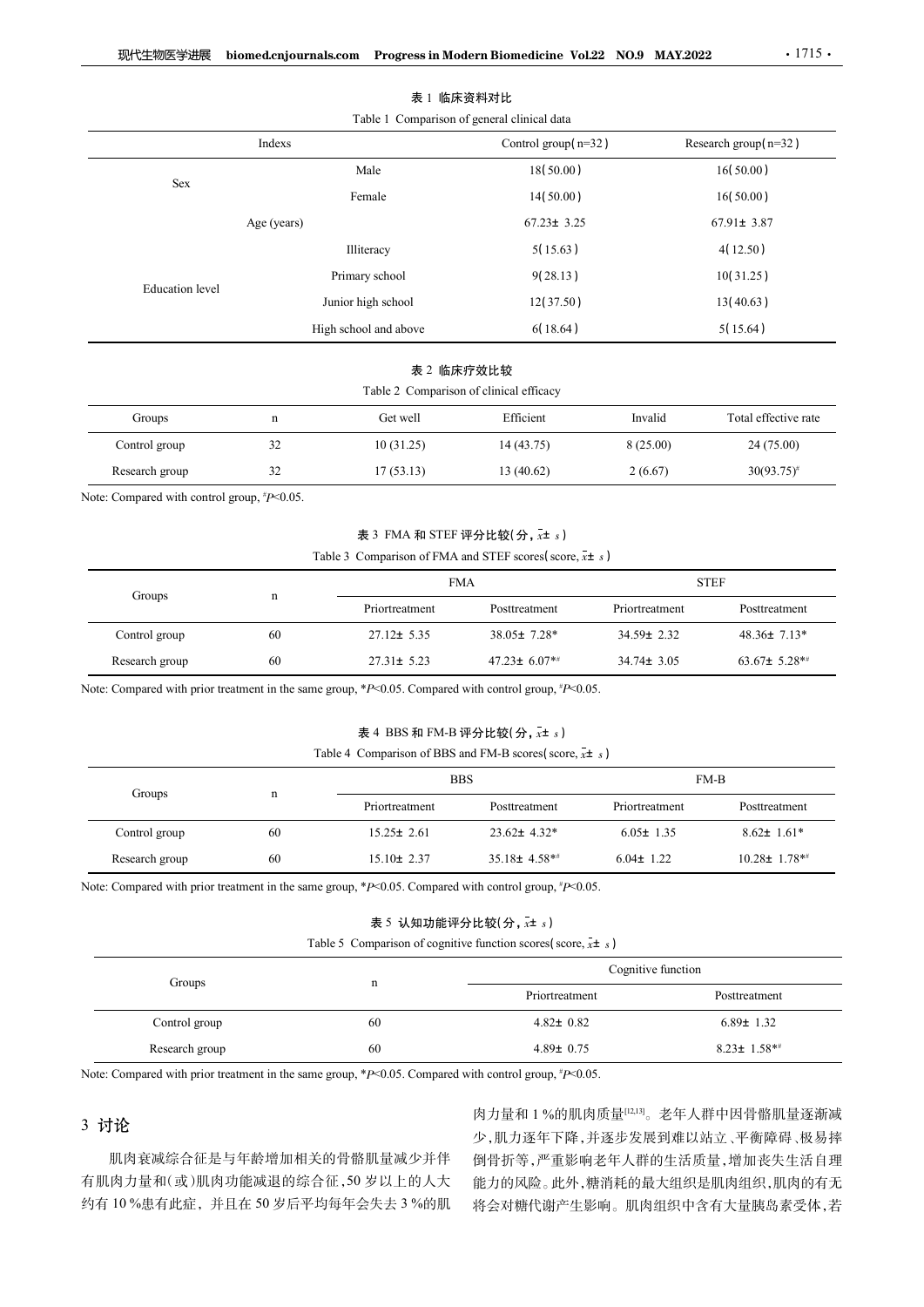肌肉丢失,将导致无受体结合,造成胰岛素失效,这就增加糖尿 病发病风险,进而增加其他心脑血管疾病的发生风险[78]。运动 锻炼,增加食物摄入量,提高蛋白质质量,增加营养丰富,容易 消化吸收的食物摄取可帮助减缓肌肉衰减综合征[14,15]。然而,老 年脑卒中患者运动能力受限和蛋白质摄入不足,引起肌肉衰减 加剧,严重影响卒中后康复和生活质量。

本研究通过对照研究的方式探讨功能性电刺激联合脑循 环系统仪治疗对常规康复的老年脑卒中肌肉减少综合征患者 [1] Maida CD, Norrito RL, Daidone M, et al. Neuroinflammatory • 1716 • **现代生物医学进展 biomed.cn/ournals.com Progress.in Modern Biomedicine Vol.22 NO.9 MAY.2022<br>肌肉丢失,将导致无受体结合,造成胰岛素失效,这就增加糖尿 功能的作用,故对改善认知功能是有益的。本研究存在一定不<br>解发病,培训情况,进而背景的病效生风险<sup>的。</sup>运动 是之处,如样本量少,将在后,综合,后续加入样本量深入探究,以期为临界,成功,进行机会,接** • 1716 • **现代生物医学进展 biomed.cnjournals.com Progress.in Modern Biomedicine Vol.22 NO.9 MAY2<br>肌肉丢失,将导致无受体结合,造成胰岛素失效,这就增加糖尿 功能的作用,故对改善认知功能是有益的。本<br>病发病风险,进而增加其他心脑血管疾病的发生风险™。运动 足之处,如样本量少,将在后续加大样本量深入<br>機体,增加食物摄水量,提高蛋白质质量,增加营养丰富,容易 床治** 性电刺激联合脑循环系统治疗仪可以提高老年脑卒中肌肉衰 (18):6454<br>减给合征患者收序治疗疗效、这一结果与弘顺直的和LoCC<sup>[17]</sub> [2] Ran Y, Wang Y, Zhu M, et al. Higher Plaque Burden of Middle</sup> • 1716• - 現代生物医学进展 Momed.cn/ournals.com Progressin Modern Biomedicine Vol22 NO9 MAY2022<br>肌肉丢失,将导致无受体结合,造成胰岛素失效,这就增加精厚 功能的作用,故对改善社知功能是有益的。本研究存在一定不<br>療法周风險,进而增加其他心脑血管疾病的发生风险空。运动 是之处,如样不是少,将在后续加大样本量深入探究,以期为临<br>缺冻增加食物摄取可能助域要限和蛋白质 有效改善患者肌肉张力、肌含量和肢体运动功能。进一步分析<br>(2): 659-662 可知:电刺激技术已成为神经损伤性疾病康复治疗的常用康复 技术,电刺激技术主要通过电脉冲序列诱发肌肉进行运动以完 成特定的康复运动任务,其有助于肌肉锻炼,所有可以有效延 [4] Rong S, Wang L, Peng Z, et al. The mechanisms and treatments for 瘫的一种常用物理治疗手段,通过促进脑部血液循环,改善神 http://j.j.Cachexia Sarcopenia Muscle. 2020. 11(2): 348-365 经损伤,帮助患者进行肢体运动锻炼,进而提高肌肉功能[20,21]。

善情况, 本研究通过 FMA 和 STEF 量表对两组患者治疗前后 Treatment[J]. J Am Med Dir Assoc, 2020, 21(3): 300-307 的肢体功能进行评估,通过 BBS 和 FM-B 量表评估患者的平 [6] Papadopoulou SK. Sarcopenia: A Contemporary Health Problem 衡能力。结果显示:本研究两组患者治疗后 FMA 、STE 、BBS 和 among Older Adult Populations[J]. Nutrients, 2020, 12(5): 1293<br>EM-R 景表诬分均見茅增亮 并且研究组串老治疗后 EMA [7] Pascual-Fernández J, Fernández-Montero A, Córdova-Martínez A, et STE、BBS 和 FM-B 量表评分均显著高于对照组患者, 表明两 and Sarcopenia: Molecular Pathways and Po<br>MET MANA COMPLE THAN AS THE MANA LIFE THE AND SULFETTEL METAL Intervention[J]. Int J Mol Sci, 2020, 21(22): 8844 组患者经治疗后肢体功能和平衡能力均显著提高,并且加用功<br>(i) light discussed by the case of Physical Frailty and 疗的老年脑卒中肌肉衰减综合征患者肢体功能和平衡能力。这 2000 (A) the method of the method in the method of the method in the method in the method in the method in the method in the method in the method in the method in the method in the method in the method in the method in the m 运动能力和平衡力。进一步分析可知:肢体运动依靠肌肉的支撑, 2020, 29(9): 105092 因此肌肉张力和肌肉功能将直接影响人类肢体运动功能;另一 [10] Shvedova M, Litvak MM, Roberts JD Jr, et al. cGMP-dependent 统的活跃度,对于修复因脑卒中而损伤的神经元意义重大<sup>[24,25]</sup>。 2379-2391

缺失,主要表现为肢体活动受限和认知功能障碍<sup>[26,27]</sup>。此外,手 Proc, 2021, 96(7): 1746-1757<br>卡治疗具成充中患者是常见的治疗力力, 两犬巨认如功能咳硬 [12] Mas MF, González J, Frontera WR. Stroke and sarcopenia [J]. Curr 术治疗是脑卒中患者最常见的治疗方式,而术后认知功能障碍 [12] Mas Mr, Gonzquez J, Frontera WK. Stroke 是老年手术患者的最常见的并发症之一<sup>[28,29]</sup>。本研究通过自拟 [11] Thys wild influent incp, 2020, 6(-). 452-460<br>1131 Prado CM, Purcell SA, Laviano A. Nutrition interventions to treat 两组患者治疗后认知功能评分均显著升高,并且研究组患者治 疗后认知功能评分显著高于对照组患者,表明功能性电刺激或 [14] Cruz-Jentoft AJ, Bahat G, Bauer J, et al. Sarcopenia: revised ECLIFT MARK TER GENE TRANSFRACTIVE UNITRELLY FOR TRANSFRACT AS Succeptualit Coming up to the Place"[J]. I and Sci. 2020, 21(16):<br>
<br>
<br>
<br>
fried the Figure Society II Marquez Chin C<sup>out S</sup>, African Axel MD<br>
<br>
<br> **Society** 结果一致,即功能性电刺激或脑循环系统治疗仪可有效提高老 [15] Ooi PH, Thompson-Hodgetts S, Pritchard-Wiart L, et al. Pediatric 论是功能性电刺激,还是脑循环系统治疗仪均可以发挥扩张脑 Children?[J]. JPEN J Parenter Enteral Nutr, 2020, 44(3): 407-418 部血管、提高脑血流量、改善受损脑组织微环境以及促进神经

功能的作用,故对改善认知功能是有益的。本研究存在一定不 足之处,如样本量少,将在后续加大样本量深入探究,以期为临 床治疗提供一定参考依据。

综上所述,功能性电刺激联合循环运动系统对老年脑卒中 后肌肉衰减综合征患者具有显著的临床治疗效果,可显著改善 患者肢体功能、平衡能力和认知功能。

#### 参 考 文 献(References)

- **Exam Modern Biomedicine Vol22 NO.9 MAY.2022**<br>功能的作用,故对改善认知功能是有益的。本研究存在一定不<br>足之处,如样本量少,将在后续加大样本量深入探究,以期为临<br>床治疗提供一定参考依据。<br>综上所述,功能性电刺激联合循环运动系统对老年脑卒中<br>后肌肉衰减综合征患者具有显著的临床治疗效果,可显著改善<br>患者肢体功能、平衡能力和认知功能。<br>**参考文献(References)**<br>(I) Maida CD, Mechanisms in Ischemic Stroke: Focus on Cardioembolic Stroke, 1 Modern Biomedicine Vol.22 NO.9 MAY.2022<br>
2014年,放对改善认知功能是有益的。本研究存在一定不<br>
处,如样本量少,将在后续加大样本量深入探究,以期为临<br>
疗提供一定参考依据。<br>
综上所述,功能性电刺激联合循环运动系统对老年脑卒中<br>
[肉衰减综合征患者具有显著的临床治疗效果,可显著改善<br>
肢体功能、平衡能力和认知功能。<br>
---------------------------------(18): 6454 **ss in Modern Biomedicine Vol22 NO.9 MAY2022**<br>功能的作用,故对改善认知功能是有益的。本研究存在一定不<br>足之处,如样本量少,将在后续加大样本量深入探究,以期为临<br>床治疗提供一定参考依据。<br> $综上所述,功能性电刺激联合循环运动系统对老年脑卒中  
周内衰减综合征患者具有显著的临床治疗效果,可显著改善  
患者肢体功能、平衡能力和认知功能。  

$$
\bullet \bullet \bullet \bullet \bullet \bullet \bullet \bullet \bullet \bullet \bullet \bullet \bullet \bullet \bullet
$$$ 1 Modern Biomedicine Vol.22 NO.9 MAY.2022<br>
Ei的作用,故对改善认知功能是有益的。本研究存在一定不<br>
处,如样本量少,将在后续加大样本量深入探究,以期为临<br>
疗提供一定参考依据。<br>
综上所述,功能性电刺激联合循环运动系统对老年脑卒中<br>
|肉衰减综合征患者具有显著的临床治疗效果,可显著改善<br>
|皮液成合征患者具有显著的临床治疗效果,可显著改善<br>
|<br>
Naida CD, Norrio RL, Da 1 Modern Biomedicine Vol.22 NO.9 MAY.2022<br>  $\pm 60^4$  H, 故对改善认知功能是有益的。本研究存在一定不<br>  $\Delta$ : 如样本量少、将在后续加大样本量深入探究, 以期为临<br>
疗法是所述, 功能性电刺激联合循环运动系统对老年脑卒中<br>
[肉套减综合征患者具有显著的临床治疗效果, 可显著改善<br>
|技体功能、平衡能力和认知功能。<br>
|参考 文 献( References )<br>
Maida CD, (2): 659-662 n Modern Biomedicine Vol.22 NO.9 MAY.2022<br>:的作用,故对改善认知功能是有益的。本研究存在一定不<br>处,如样本量少,将在后续加大样本量深入探究,以期为临<br>疗提供—定,场在后续加大样本量深入探究,以期为临<br>:分所注程、全多考依据。<br> - 最近所述,制制、数据、合格环运动系统对老年脑卒中<br><br> - 最近所述,可能性电刺激联合循环运动系统对老年脑卒中<br><br> - 内容数综合征患者具有显著的临床治疗效果,可显著改 功能的作用,故对改善认知功能是有益的。本研究存在一定不<br>足之处,如样本量少,将在后续加大样本量深人探究,以期为临<br>床治疗提供一定参考依据。<br>統計基準、最高系統、相反、相反、相反、<br>(第)、現在、可能性电刺激联合循环运动系统对老年脑卒中<br>(第)提供一定参考依据。<br>(第)、可能性电刺激联合循环运动系统对老年脑卒中<br>(日用肉衰减综合征患者具有以知功能。<br>(4) The mechanisms in Ischemic Stroke: Focus fi的作用,故对改善认知功能是有益的。本研究存在一定不<br>处,如样本量少,将在后续加大样本量深入探究,以期为临<br>疗提供一定参考依据。<br>综上所述、有限以下,以外的不同,可以为的<br>(内容减综合征患者具有显著的临床治疗效果,可显著改善<br>(肉容减综合征患者具有显著的临床治疗效果,可显著改善<br>(肉容减综合征患者具有显著的临床治疗效果,可显著改善<br>(肢体功能、平衡と力和认知功能。<br>Mechanisms in Ischemic Stroke: Focu (处,如样本量少,将在后续加大样本量深入探究,以期为临<br>疗提供一定参考依据。<br>综上所述,功能性电刺激联合循环运动系统对老年脑卒中<br>[肉衰减综合征患者具有显著的临床治疗效果,可显著改善<br>[肉衰减综合征患者具有显著的临床治疗效果,可显著改善<br>[肢体功能、平衡能力和认知功能。<br>**参考文献**[References]<br>Maida CD, Nortio RL, Daidore M, et al. Neuroinflammatory<br>Mechanis [5] Chen LK, Woo J, Assantachai P, et al. Asian Working Group for Sarcopenia: 2019 Consensus Update on Sarcopenia Diagnosis and 5. The Med Direct Devines and Medicines and Direct Devines and Direct Direct Direct Direct Direct Direct Direct Direct Direct Direct Direct Direct Direct Direct Direct Direct Direct Direct Direct Direct Direct Direct Dir HTRUP/4 & 68. SF an L. External A Contemporary Health Prophenomenology<br>
患者肢体功能、平衡能力和以知功能。<br> **参考文献(References)**<br>
[1] Maida CD, Norrio RL, Daidone M, et al. Neuroinflammatory<br>
Mechanisms in Ischemic Stroke: Focus on Cardioe BRT#91E6. + #91 E A His Adult Populations (5): <br>
Maida CD, Norrio RL, Daidner M, et al. Neuroinflammatory<br>
Mechanisms in Ischemic Stroke: Focus on Cardioembolic Stroke,<br>
Background, and Therapeutic Approaches [J]. Int J **For Example 19** To Marthum and The Taule and Montero Mechanisms in Ischemic Stroke: Focus on Cardioembolic Stroke,<br>Background, and Therapeutic Approaches [J]. Int J Mol Sci, 2020, 21<br>(18): 6454<br>(21 Ran Y, Wang Y, Zhu M,
- 等人的研究结果一致,即功能性电刺激或脑循环系统治疗仪可 Cerebral Artery Is Associated With Recurrent Ischemic Stroke: A Marda CD, Norrito RL, Dardone M, et al. Neuronhlammatory<br>Mechanisms in Ischemic Stroke: Focus on Cardioembolic Stroke,<br>Mechanisms in Ischemic Stroke: Focus on Cardioembolic Stroke,<br>18. Sarcopenia, and Therapeutic Approach Mechanisms in Ischemic Stroke: Pocus on Cardioembolic Stroke,<br>Background, and Therapeutic Approaches [J]. Int J Mol Sci, 2020, 21<br>(18): 6454<br>Ran Y, Wang Y, Zhu M, et al. Higher Plaque Burden of Middle<br>Cerebral Artery Is A Hackground, and Therapeutic Approaches [J]. Int J Mol Sci, 2020, 21<br>
(18): 6454<br>
(2018): An Y, Wang Y, Zhu M, et al. Higher Plaque Burden of Middle<br>
Cercbral Artery Is Associated With Recurrent Ischemic Stroke: A<br>
Quantit (18): 6434<br>
Carr Y, Wang Y, Zhu M, et al. Higher Plaque Burden of Middle<br>
Ecrebral Artery Is Associated With Recurrent Ischemic Stroke: A<br>
Quantitative Magnetic Resonance Imaging Study[J]. Stroke, 2020, 51<br>
(2): 659-662<br>
	- [3] 中国心血管健康与疾病报告编写组, 胡盛寿. 中国心血管健康与疾
- 缓肌肉衰减和改善肌肉功能[18,19];脑循环系统治疗仪是治疗偏 sarcopenia: could exosomes be a perspective research strategy in the
- [5] Chen LK, Woo J, Assantachai P, et al. Asian Working Group for 为进一步研究两组患者治疗后肢体功能和平衡能力的改 Sarcopenia: 2019 Consensus Update on Sarcopenia Diagnosis and Cerebral Artery Is Associated With Recurrent Ischemic Stroke: A<br>Quantitative Magnetic Resonance Imaging Study[J]. Stroke, 2020, 51<br>(2):  $(359-662$ <br>(3)  $\neq \mathbb{R}/3$   $\leq \frac{1}{2}$   $\frac{1}{2}$   $\frac{1}{2}$   $\frac{1}{2}$   $\frac{1}{2}$   $\frac{$ 
	-
- FM-B 量表评分均显著增高, 并且研究组患者治疗后 FMA、 [7] Pascual-Fernández J, Fernández-Montero A, Córdova-Martínez A, et<br>STE PDS 和 PLA <sup>同</sup>志评公均且英京五社照知忠龙、志思严、 al. Sarcopenia: Molecular Pathways and Potential Targets for
- 能性电刺激联合脑循环系统治疗仪可以显著提高常规康复治<br>
Sarcopenia: Coming up to the Place?[J]. Int J Mol Sci, 2020, 21(16): 5635
- 致,即功能性电刺激或脑循环系统治疗仪可有效改善患者肢体 systematic review and meta-analysis [J]. J Stroke Cerebrovasc Dis,
- 方面,无论是电刺激还是脑循环系统治疗仪都会进一步刺激已 protein kinase I in vascular smooth muscle cells improves ischemic 经老化或损伤的运动神经系统,这有助于提高患者运动神经系 Quantitative Magnetic Resonance Imaging Study[J]. Stroke, 2020, 51<br>
(2): 659-662<br>  $\#\mathbb{R} \Rightarrow \#\mathbb{R} \neq \#\mathbb{R}$   $\#\mathbb{R} \Rightarrow \#\mathbb{R} \Rightarrow \#\mathbb{R} \Rightarrow \#\mathbb{R} \Rightarrow \mathbb{R} \Rightarrow \mathbb{R} \Rightarrow \mathbb{R} \Rightarrow \mathbb{R} \Rightarrow \mathbb{R} \Rightarrow \mathbb{R} \Rightarrow \mathbb{R} \Rightarrow \mathbb{R} \Rightarrow \mathbb{R} \Rightarrow \$ (2): 659-662<br>  $(2)$ : 659-662<br>  $\#R$   $\#B$   $\#R$   $\#R$   $\#R$   $\#R$   $\#R$   $\#R$   $\#R$   $\#R$   $\#R$   $\#R$   $\#R$   $\#R$   $\#R$   $\#R$   $\#R$   $\#R$   $\#R$   $\#R$   $\#R$   $\#R$   $\#R$   $\#R$   $\#R$   $\#R$   $\#R$   $\#R$   $\#R$   $\#R$   $\#R$   $\#R$ [3]  $\mathbb{H}^2 |\Delta \cdot \Delta x \otimes \mathbb{R}^2 \otimes \mathbb{R}^2 \Rightarrow \mathbb{R}^2 \otimes \mathbb{R}^2 \Rightarrow \mathbb{R}^2 \otimes \mathbb{R}^2 \Rightarrow \mathbb{R}^2 \otimes \mathbb{R}^2 \Rightarrow \mathbb{R}^2 \otimes \mathbb{R}^2 \Rightarrow \mathbb{R}^2 \otimes \mathbb{R}^2 \Rightarrow \mathbb{R}^2 \otimes \mathbb{R}^2 \Rightarrow \mathbb{R}^2 \otimes \mathbb{R}^2 \Rightarrow \mathbb{R}^2 \otimes \mathbb{R}^2 \Rightarrow \mathbb{R}^2 \$ 354摄 → 2020 概実[J]. 中国横部 奈 ±5, 2021, 36(6): 25<br>
Stong S, Wang L, Peng Z, ct al. The mechanisms and treatments for<br>
sarcopenia: could exosomes be a perspective research strategy in the<br>
future?[J]. J Cachexia Sarcopenia M Rong S, Wang L, Peng Z, et al. The mechanisms and treatments for<br>earch strategy in interferent strategy in the<br>fiture?[J]. J Cachexia Sarcopenia Muscle, 2020, 11(2): 348-365<br>Chen LK, Woo J, Assantachai P, et al. Asian Wor 2379-2391 future?[J], J Cachexia Sarcopenia Muscle, 2020, 11(2): 348-365<br>
[5] Chen LK, Woo J, Assantachii P, et al. Asian Working Group for<br>
Sarcopenia: 2019 Consensus Update on Sarcopenia Diagnosis and<br>
Treatment[J]. J Am Med Dir Chen LK, Woo J, Assantachai P, et al. Asian Working Group for<br>Sarcopenia: 2019 Consensus Update on Sarcopenia Diagnosis and<br>Treatment[J]. J Am Med Dir Assoc, 2020, 21(3): 300-307<br>Papadopoulou SK. Sarcopenia: A Contemporary Sarcopenia: 2019 Consensus Update on Sarcopenia Diagnosis and<br>Treatment[J]. J Am Med Dir Assoc, 2020, 21(3): 300-307<br>
Prapadopoulou SK. Sarcopenia: A Contemporary Health Problem<br>
Pamong Older Adult Populations[J]. Nutrient Treatment[J]. J Am Med Dir Assoc, 2020, 21(3): 300-307<br>
[6] Papadopoulou SK. Sarcopenia: A Contemporary Health Problem<br>
2020, 12(5): 1293<br>
21 massed Dider Adult Populations[J]. Nutrients, 2020, 12(5): 1293<br>
21 massed J. Fe Papadopoulou SK. Sarcopenia: A Contemporary Health Problem<br>among Older Adult Populations[J]. Nutrients, 2020, 12(5): 1293<br>Pascal-Fermández J, Fermández-Montero A, Cardova-Martinez A, et<br>al. Sarcopenia: Molecular Pathways a mong Older Adult Populations[J]. Nutrients, 2020, 12(5): 1293<br>
[7] Passual-Fermandez J, Fermandez-Montero A, Cardova-Martinez A, et<br>
al. Sarcopenia: Molecular Pathways and Potential Targets for<br>
Intervention[J]. Int J Mol Pascual-Fernández J, Fernández-Montero A, Cárdova-Martínez A, et<br>al. Sarcopenia: Molecular Pathways and Potential Targets for<br>Intervention[J]. In J Mol Sei, 2020, 21(22): 8844<br>Dicea A, Calvani R, Cesari M, et al. Biomarker al. Sarcopenia: Molecular Pathways and Potential Targets for<br>Intervention[J]. Int J Mol Sci, 2020, 21(22): 8844<br>Aicca A, Calvani R, Cesari M, et al. Biomarkers of Physical Frailty and<br>Sarcopenia: Coming up to the Place?[J] Intervention[J]. Int J Mol Sci, 2020, 21(22): 8844<br>
[8] Picea A, Calvani R, Cesari M, et al. Biomarkers of Physical Frailty and<br>
Sarcopenia: Coming up to the Place?[J]. Int J Mol Sci, 2020, 21(16):<br>
[9] Su Y, Yuki M, Otsuk icea A, Calvani R, Cesari M, et al. Biomarkers of Physical Frailty and<br>Sarcopenia: Coming up to the Place?[J]. Int J Mol Sci, 2020, 21(16):<br>6635<br>5020, 21(16):<br>5027, Y, Wiki M, Otsuki M. Prevalence of stroke-related sarcop Sarcopenia: Coming up to the Place?[J]. Int J Mol Sci, 2020, 21(16):<br>
56335<br>
Ni V, Yuki M, Otsuki M. Prevalence of stroke-related sarcopenia: A<br>
si V, Yuki M, Otsuki M. Prevalence of stroke-related sarcopenia: A<br>
systemat 5635<br>
[9] Su Y, Yuki M, Otsuki M. Prevalence of stroke-related sarcopenia: A<br>
systematic review and meta-analysis [J]. J Stroke Cerebrovasc Dis,<br>
2020, 29(9): 105092<br>
[10] Shvcdova M, Litvak MM, Roberts JD Jr, et al. cGMP Su Y, Yuki M, Otsuki M. Prevalence of stroke-related sarcopenia: A<br>systematic review and meta-analysis [J]. J Stroke Cerebrovase Dis,<br>2020, 29(9): 105092<br>Shvedova M, Litvak MM, Roberts JD Jr, et al. cGMP-dependent<br>protein systematic review and meta-analysis [J]. J Stroke Cerebrovase Dis,<br>2020, 29(9): 105092<br>Shvedova M, Litvak MM, Roberts JD Jr, et al. cGMP-dependent<br>protein kinase I in vascular smooth muscle cells improves ischemic<br>stroke
- 脑出血后出血部位的周围邻近脑组织出现会发生病变,主 [11] Kim Y, Hwang S, Sharp SJ, et al. Genetic Risk, Muscle Strength, and 要是缺氧引起的神经损伤,故脑卒中幸存患者均存在神经功能 Micident Stroke: Findings From the UK Biobank Study [J]. Mayo Clin
	-
- 认知量表对所有患者治疗前后认知功能进行评估,结果发现: [15] Trado CM, Tutter SA, Laviano A. Nutrition incrvements to treat
- 脑循环系统治疗仪可有效提高老年脑卒中肌肉衰减综合征患 [1] European consensus on definition and diagnosis [J]. Age Ageing,
- 年脑卒中肌肉衰减综合征患者认知功能。进一步分析可知:无
	- [16] 张顺喜, 郭永亮, 贺灵慧, 等. 基于正常行走模式的功能性电刺激